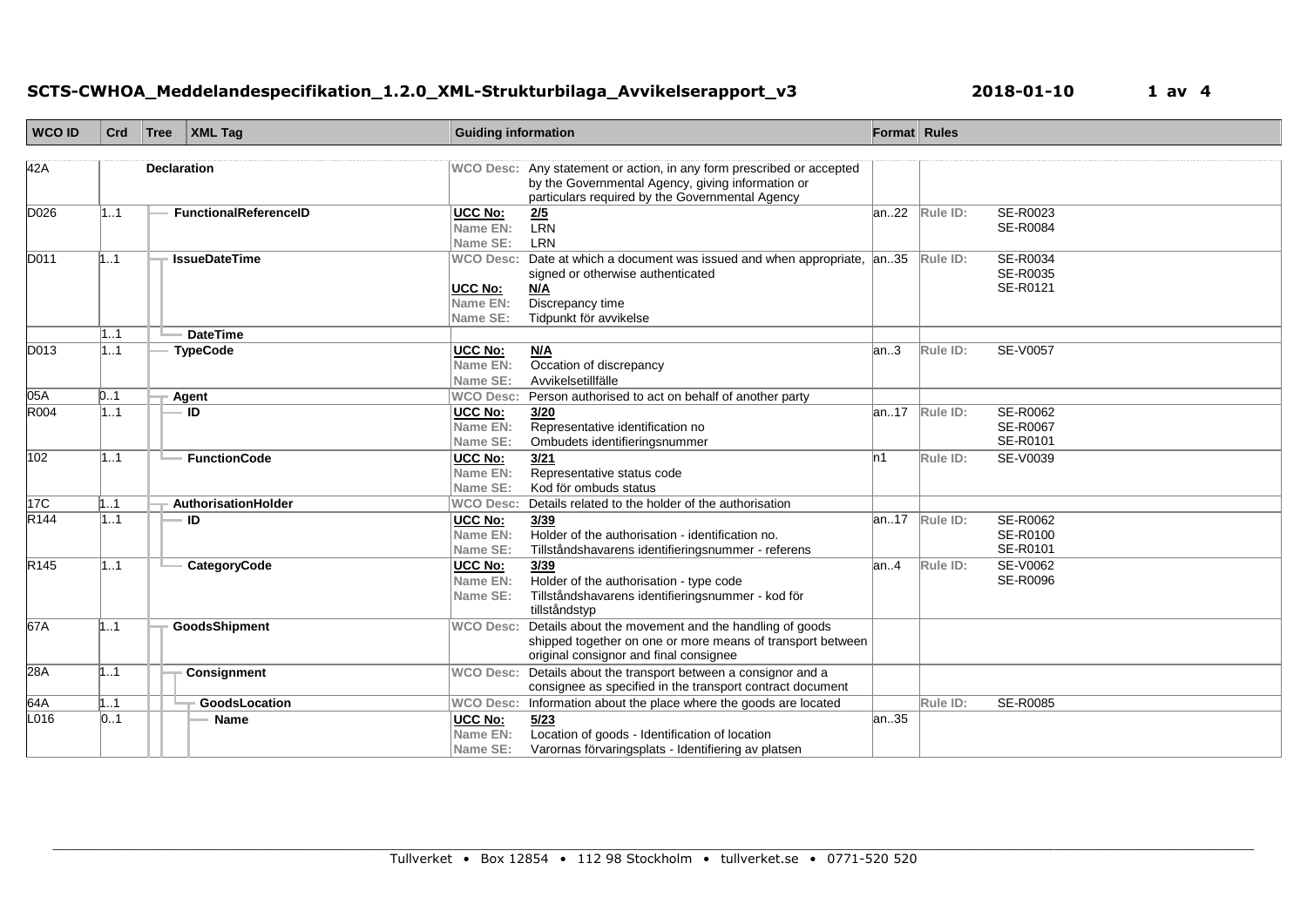## **SCTS-CWHOA\_Meddelandespecifikation\_1.2.0\_XML-Strukturbilaga\_Avvikelserapport\_v3 2018-01-10 2 av 4**

| <b>WCO ID</b> | Crd | Tree | XML Tag                     | <b>Guiding information</b> |                                                                                 | Format Rules |          |                 |
|---------------|-----|------|-----------------------------|----------------------------|---------------------------------------------------------------------------------|--------------|----------|-----------------|
|               |     |      |                             |                            |                                                                                 |              |          |                 |
| L017          | 01  |      | ID                          | UCC No:                    | 5/23                                                                            | n.3          |          |                 |
|               |     |      |                             | Name EN:                   | Location of goods - Additional identifier                                       |              |          |                 |
|               |     |      |                             | Name SE:                   | Varornas förvaringsplats - Tilläggskod                                          |              |          |                 |
| L110          | 11  |      | <b>TypeCode</b>             | <b>UCC No:</b><br>Name EN: | 5/23                                                                            | la1          | Rule ID: | SE-V0044        |
|               |     |      |                             | Name SE:                   | Location of goods - Type of location<br>Varornas förvaringsplats - Typ av plats |              |          |                 |
| 04A           | 11  |      | <b>Address</b>              | <b>WCO Desc:</b>           | Details relating to an address                                                  |              |          |                 |
| 410           | 11  |      | <b>TypeCode</b>             | UCC No:                    | 5/23                                                                            | la1          | Rule ID: | SE-V0043        |
|               |     |      |                             | Name EN:                   | Location of goods - Qualifier of the identification                             |              |          |                 |
|               |     |      |                             | Name SE:                   | Varornas förvaringsplats - Kod för identifieringsmetod                          |              |          |                 |
| 241           | 01  |      | <b>CityName</b>             | <b>UCC No:</b>             | 5/23                                                                            | an35         |          |                 |
|               |     |      |                             | Name EN:                   | Location of goods - City                                                        |              |          |                 |
|               |     |      |                             | Name SE:                   | Varornas förvaringsplats - Ort                                                  |              |          |                 |
| 242           | 11  |      | <b>CountryCode</b>          | UCC No:                    | 5/23                                                                            | a2           | Rule ID: | SE-V0041        |
|               |     |      |                             | Name EN:                   | Location of goods - Country                                                     |              |          |                 |
|               |     |      |                             | Name SE:                   | Varornas förvaringsplats - Land                                                 |              |          |                 |
| 239           | 01  |      | Line                        | <b>UCC No:</b>             | 5/23                                                                            | an70         |          |                 |
|               |     |      |                             | <b>Name EN:</b>            | Location of goods - Street and number                                           |              |          |                 |
|               |     |      |                             | Name SE:                   | Varornas förvaringsplats - Gatuadress                                           |              |          |                 |
| 245           | 01  |      | PostcodelD                  | UCC No:                    | 5/23                                                                            | an.9         |          |                 |
|               |     |      |                             | Name EN:                   | Location of goods - Postcode                                                    |              |          |                 |
|               |     |      |                             | Name SE:                   | Varornas förvaringsplats - Postnummer                                           |              |          |                 |
| 68A           | 999 |      | GovernmentAgencyGoodsItem   | <b>WCO Desc:</b>           | Goods item as declared to Government Agency                                     |              |          |                 |
| 094           | 11  |      | <b>GoodsStatusCode</b>      | UCC No:                    | N/A                                                                             | an.3         | Rule ID: | SE-V0055        |
|               |     |      |                             | Name EN:                   | Discrepancy type                                                                |              |          |                 |
|               |     |      |                             | Name SE:                   | Typ av avvikelse                                                                |              |          |                 |
| 006           | 11  |      | SequenceNumeric             | <b>UCC No:</b>             | 1/6                                                                             | n.5          | Rule ID: | SE-R0006        |
|               |     |      |                             | Name EN:                   | Goods item number                                                               |              |          | <b>SE-R0007</b> |
|               |     |      |                             | Name SE:                   | Varupostnummer                                                                  |              |          |                 |
| 02A           | 01  |      | <b>AdditionalDocument</b>   |                            | WCO Desc: Details related to additional documents supplied as part of a         |              | Rule ID: | SE-R0093        |
|               |     |      |                             |                            | declaration or sought as part of a response                                     |              |          |                 |
| D005          | 11  |      | · ID                        | Name EN:                   | Referens till taxeringsunderlag                                                 | lan35        | Rule ID: | SE-R0092        |
| 03A           | 11  |      | AdditionalInformation       | <b>WCO Desc:</b>           | Special request to government from declarant to take or not                     |              |          |                 |
|               |     |      |                             |                            | to take action                                                                  |              |          |                 |
| 225           | 11  |      | <b>StatementDescription</b> | <b>UCC No:</b>             | 2/2                                                                             | an512        |          |                 |
|               |     |      |                             | Name EN:                   | Additional information - Free text description                                  |              |          |                 |
|               |     |      |                             | Name SE:                   | Ytterligare uppgifter - Fritextbeskrivning                                      |              |          |                 |
| 23A           | 11  |      | Commodity                   |                            | WCO Desc: Details about the properties of the goods                             |              | Rule ID: | <b>SE-R0072</b> |
|               |     |      |                             |                            |                                                                                 |              |          | SE-R0073        |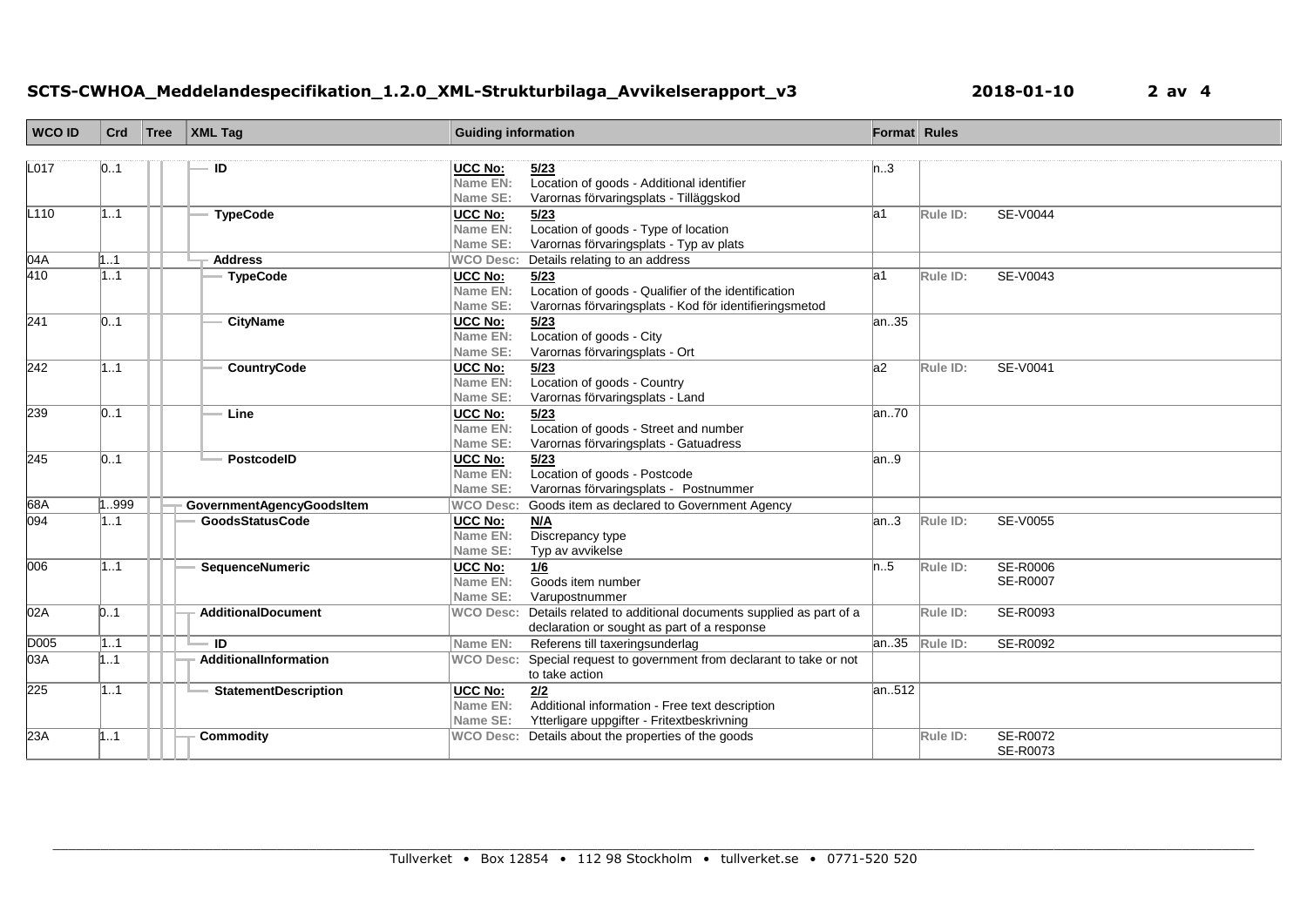## **SCTS-CWHOA\_Meddelandespecifikation\_1.2.0\_XML-Strukturbilaga\_Avvikelserapport\_v3 2018-01-10 3 av 4**

| <b>WCO ID</b> | Crd   | Tree | $\vert$ XML Tag               | <b>Guiding information</b> |                                                         | Format Rules |                |                      |
|---------------|-------|------|-------------------------------|----------------------------|---------------------------------------------------------|--------------|----------------|----------------------|
|               |       |      |                               |                            |                                                         |              |                |                      |
|               |       |      |                               |                            |                                                         |              |                | <b>SE-R0074</b>      |
|               |       |      |                               |                            |                                                         |              |                | SE-R0075<br>SE-R0076 |
| 137           | 11    |      | <b>Description</b>            | UCC No:                    |                                                         | an512        |                |                      |
|               |       |      |                               | Name EN:                   | 6/8<br>Description of goods                             |              |                |                      |
|               |       |      |                               | Name SE:                   | Varubeskrivning                                         |              |                |                      |
| 21A           | 0.201 |      | <b>Classification</b>         | <b>WCO Desc:</b>           | Details about the non-commercial categorization of a    |              | Rule ID:       | SE-R0086             |
|               |       |      |                               |                            | commodity by a standard-setting organization            |              |                |                      |
| 145           | 11    |      | ID                            | UCC No:                    | 6/13                                                    | an.18        | Rule ID:       | SE-V0037             |
|               |       |      |                               | Name EN:                   | CUS code                                                |              |                | SE-V0045             |
|               |       |      |                               | Name SE:                   | CUS-kod                                                 |              |                | SE-V0046             |
|               |       |      |                               | <b>UCC No:</b>             | 6/14                                                    |              |                | <b>SE-V0047</b>      |
|               |       |      |                               | Name EN:                   | Commodity code - Combined nomenclature code             |              |                | SE-V0048             |
|               |       |      |                               | Name SE:                   | Varukod - KN-nummer                                     |              |                | SE-R0077             |
|               |       |      |                               | UCC No:                    | 6/15                                                    |              |                |                      |
|               |       |      |                               | Name EN:                   | Commodity code - TARIC code                             |              |                |                      |
|               |       |      |                               | Name SE:                   | Varukod - Taric-nummer                                  |              |                |                      |
|               |       |      |                               | UCC No:                    | 6/16                                                    |              |                |                      |
|               |       |      |                               | Name EN:                   | Commodity code - TARIC additional code(s)               |              |                |                      |
|               |       |      |                               | Name SE:                   | Varukod - Taric-tilläggsnummer                          |              |                |                      |
|               |       |      |                               | <b>UCC No:</b>             | 6/17                                                    |              |                |                      |
|               |       |      |                               | Name EN:                   | Commodity code - National additional code(s)            |              |                |                      |
|               |       |      |                               | Name SE:                   | Varukod - nationellt/nationella tilläggsnummer          |              |                |                      |
|               | 11    |      | <b>IdentificationTypeCode</b> | <b>UCC No:</b>             | N/A                                                     | an.3         | Rule ID:       | SE-V0014             |
|               |       |      |                               | Name EN:<br>Name SE:       | Classification qualifier                                |              |                |                      |
| 65A           | 0.1   |      | GoodsMeasure                  |                            | Kvalificerare för klassificering                        |              | Rule ID:       |                      |
| 126           |       |      |                               | <b>WCO Desc:</b>           | Details about the goods weight, quantities, and amounts |              |                | SE-R0086             |
|               | 1.1   |      | <b>GrossMassMeasure</b>       | UCC No:<br>Name EN:        | 6/5<br>Gross mass (kg)                                  | n.16,6       |                |                      |
|               |       |      |                               | Name SE:                   | Bruttovikt (kg)                                         |              |                |                      |
| 93A           | 0.99  |      | Packaging                     | <b>WCO Desc:</b>           | Details related to packaging                            |              | Rule ID:       | SE-R0086             |
| 142           | 01    |      | <b>MarksNumbersID</b>         | UCC No:                    | 6/11                                                    |              | an512 Rule ID: | SE-R0017             |
|               |       |      |                               | Name EN:                   | Shipping marks                                          |              |                |                      |
|               |       |      |                               | Name SE:                   | Märken                                                  |              |                |                      |
| 144           | 01    |      | QuantityQuantity              | UCC No:                    | 6/10                                                    | n.8          | Rule ID:       | SE-R0018             |
|               |       |      |                               | Name EN:                   | Number of packages                                      |              |                | SE-R0019             |
|               |       |      |                               | Name SE:                   | Antal kollin                                            |              |                | SE-R0098             |
| 141           | 01    |      | <b>TypeCode</b>               | UCC No:                    | 6/9                                                     | an.2         | Rule ID:       | SE-V0049             |
|               |       |      |                               | Name EN:                   | Type of packages                                        |              |                |                      |